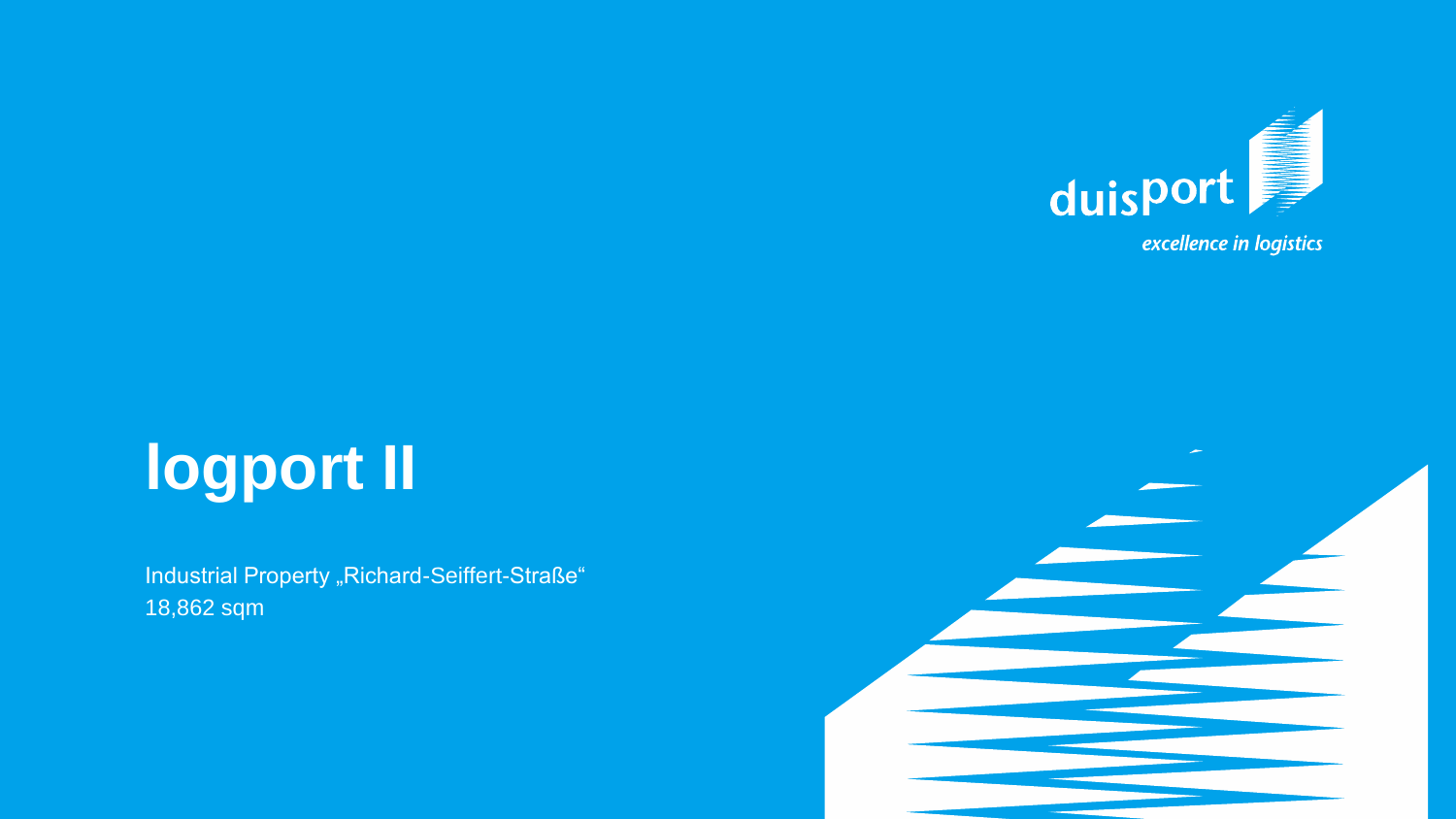

## **duisport - Multimodal logistics hub, European gateway and synonym for optimal logistic processes .**

We are the largest provider of logistics space in the area and with our comprehensive service unique in

creating international logistic concepts for your business and optimize logistics and to develop and cover

appropriate sites

Our logport areas are multimodal logistic centers with all the advantages of an optimal logistics location -

excellent provided and perfectly connected.

Over 300 companies have already decided for the site and are integrated into our pan -European network - in

the middle of 30 million consumers with one of the best labor availability and most intensive center of research for logistic issues.

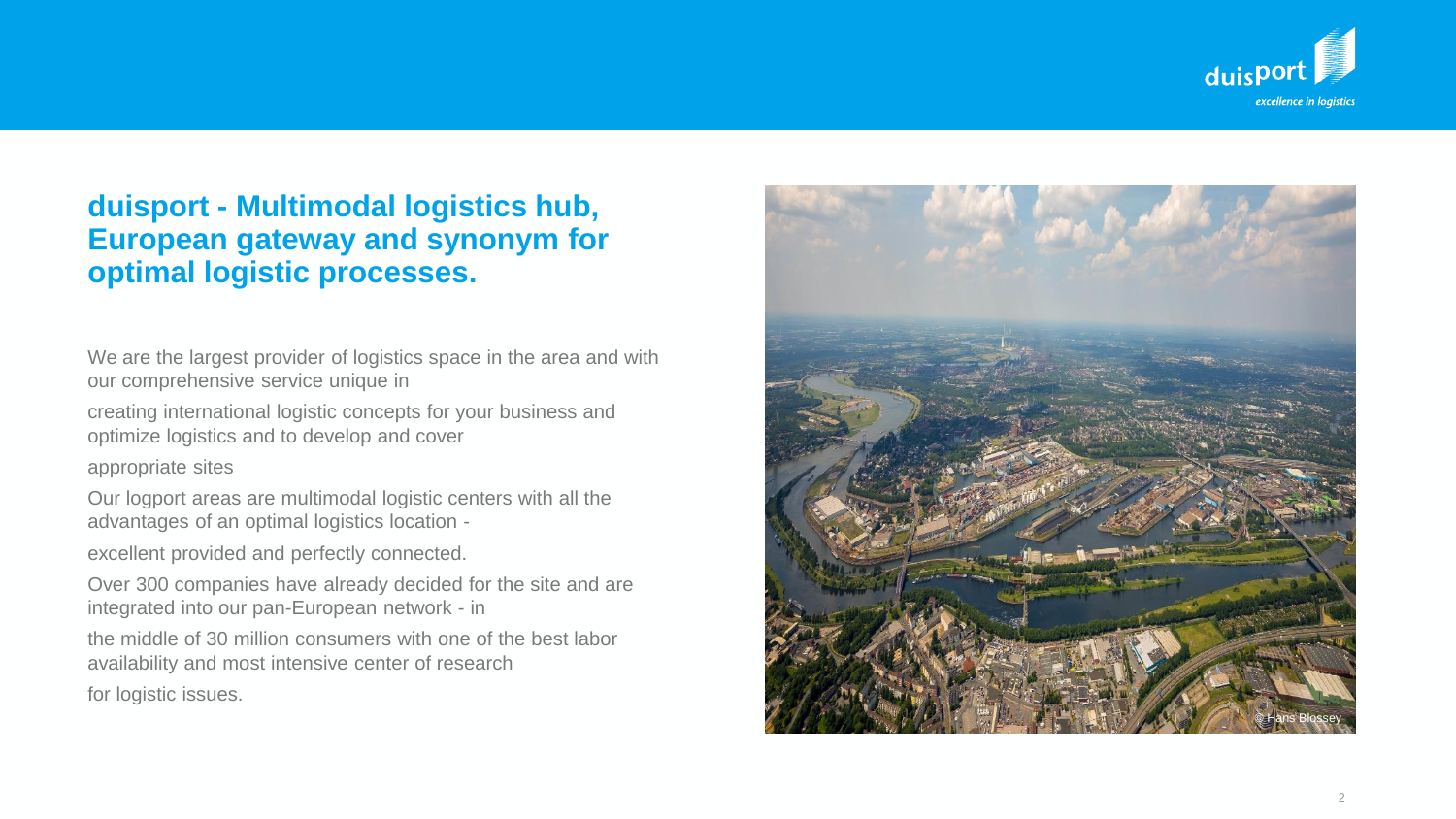

# **Location of the property**

| <b>Type of property</b> |
|-------------------------|
| <b>Size of property</b> |
| <b>Planning law</b>     |
| development             |

**Location** Industrial area logport II in the south of Duisburg Undeveloped industrial property **Size of property** 18,862 sqm **Industrial area (24/7)** 

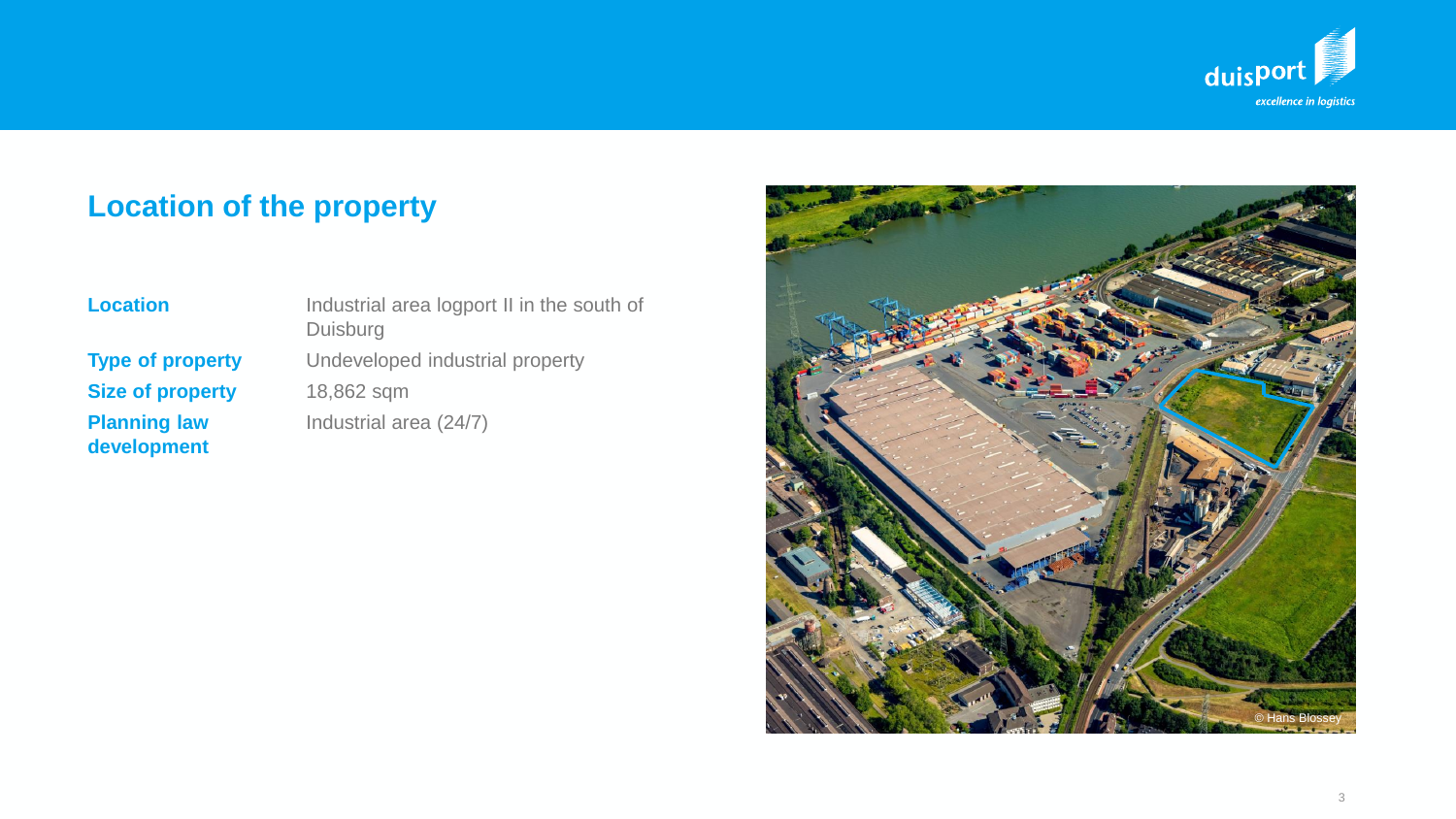

# **Industrial property**

## **Availability Immediately Building land preparation** Fully developed, no local

**Conditions** As agreed **Rental conditions** Lease, perpetual lease

improvement assessment

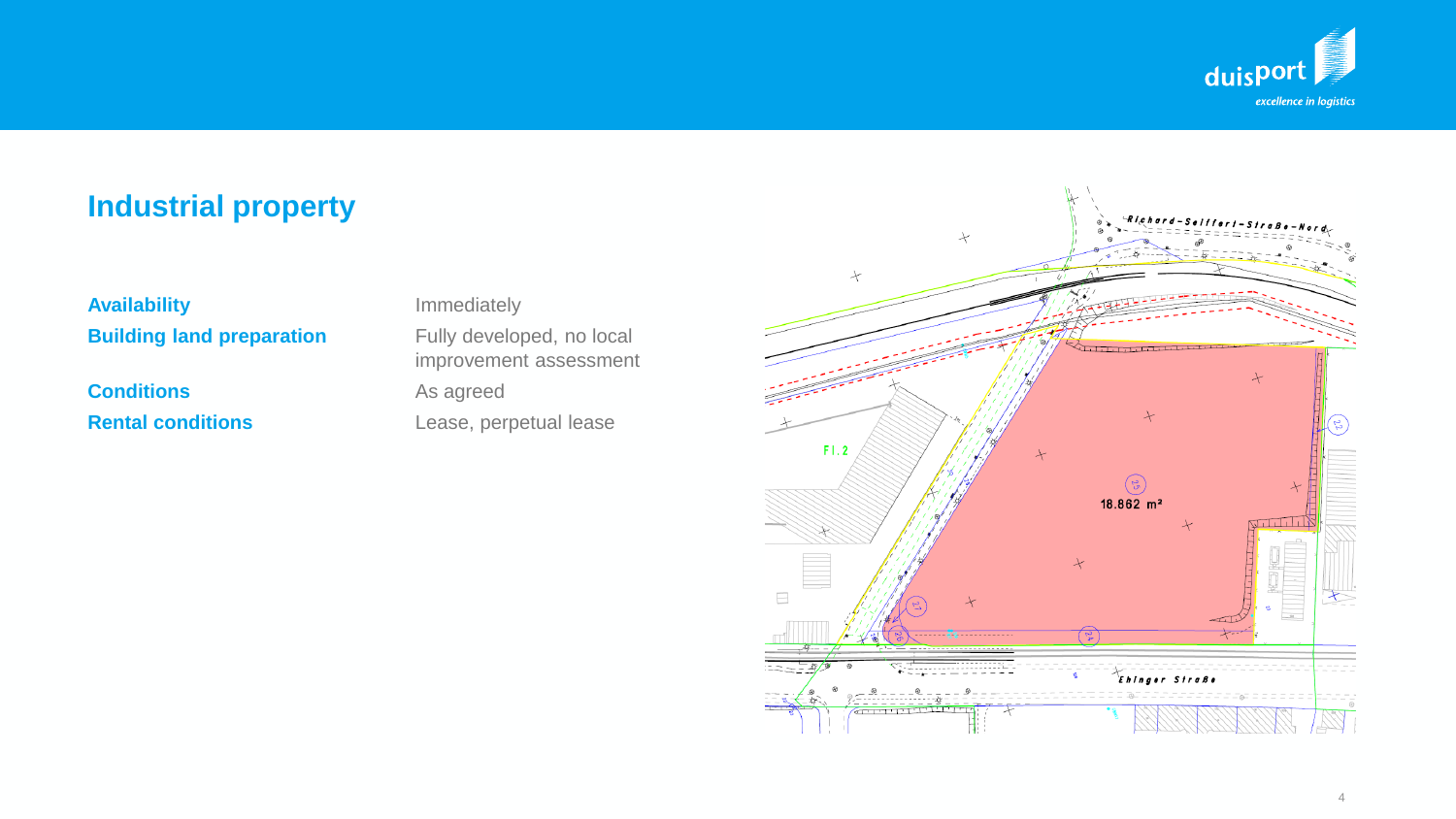

# **Multimodal transport connections**

- **Motorways** A40 (Dortmund Venlo)
	- A3 (Arnheim Köln)
	- A59 (Dinslaken Düsseldorf)
	- A 42 (Herne Oberhausen)

**Logistic Access to the transport hub duisport** with 8 multimodal terminals, approximately 25,000 trains and 20,000 ships per year